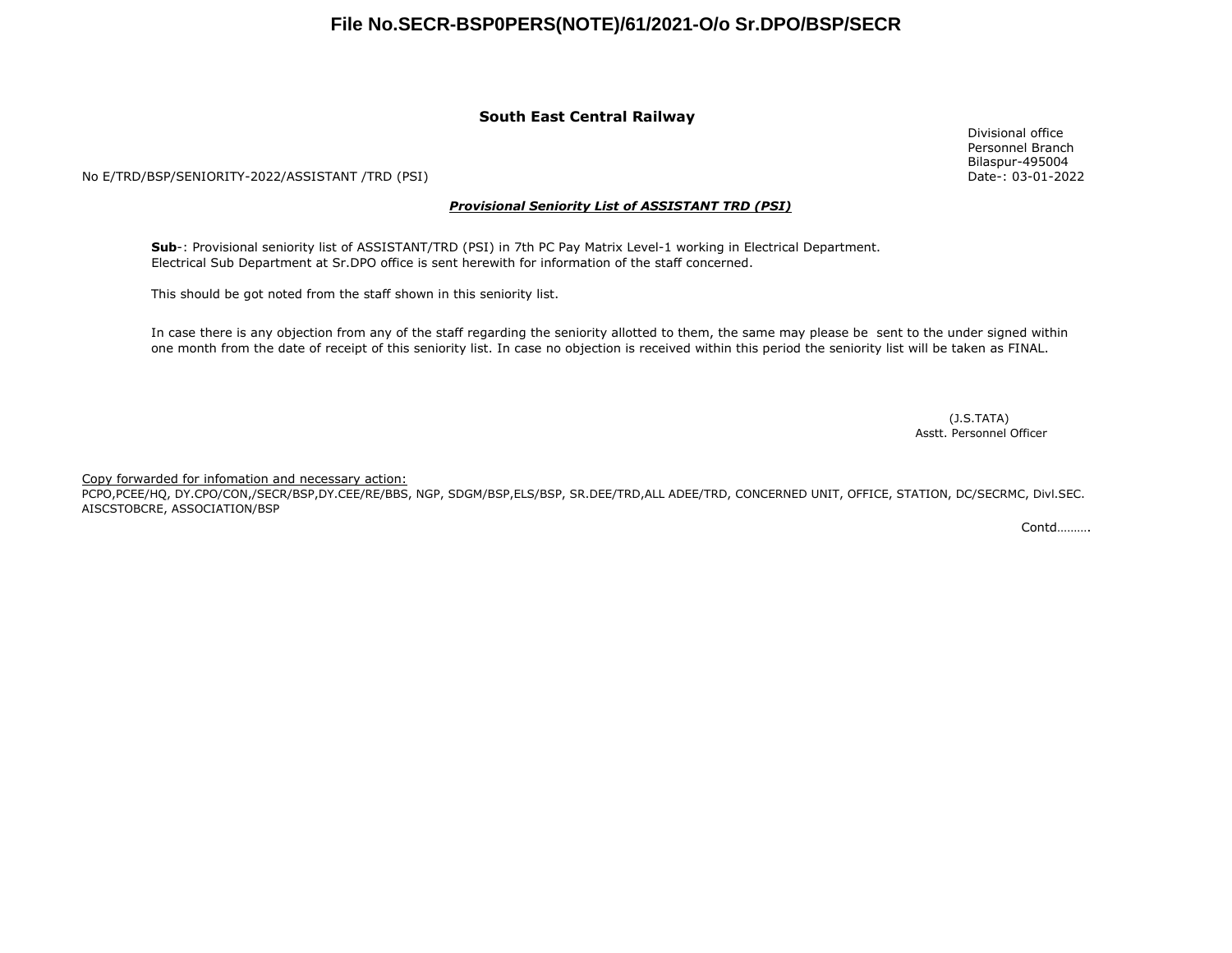# **File No.SECR-BSP0PERS(NOTE)/61/2021-O/o Sr.DPO/BSP/SECR**

| Department          |                  | <b>ELECT (TRD)</b>         |                      |                  |                         | <b>Sub Department:</b> |            |                          | <b>ELECTRIC (TRD)</b>                   |                                       |                           |
|---------------------|------------------|----------------------------|----------------------|------------------|-------------------------|------------------------|------------|--------------------------|-----------------------------------------|---------------------------------------|---------------------------|
| <b>Designation</b>  |                  | <b>ASSISTANT TRD (PSI)</b> |                      |                  |                         | Salary Grade:          |            |                          | 05200-20200, GP.1800 (7th P.C. Level-1) |                                       |                           |
| <b>Division</b>     |                  |                            |                      | <b>Bill Unit</b> | <b>Sanction Type</b>    |                        |            | <b>Sanction Sttength</b> |                                         |                                       |                           |
| <b>BSP</b>          |                  |                            | 525/532/544/545      |                  |                         | PT                     |            |                          | 97                                      |                                       |                           |
|                     |                  |                            |                      |                  | <b>EMPLOYEE DETAILS</b> |                        |            |                          |                                         |                                       |                           |
| <b>Seniority No</b> | PFNo./NPS<br>No. | Name(Sri/Smt)              | <b>Designation</b>   | Comm.            | <b>STN</b>              | <b>Bill Unit</b>       | D/Birth    | D/Apptt.                 | Date of Prom.                           | <b>Effective Date of</b><br>Seniority | <b>Panel Date/Remarks</b> |
| 1                   | 07484240         | AMALAL                     | Assistant TRD        | OBC              | <b>BSP</b>              | 2532                   | 01-04-1968 | 01-04-1999               | 01-11-2003                              | 01-11-2003                            |                           |
| $\overline{2}$      | 07AB0798         | DHARMAPAL SHARMA           | Assistant TRD        | UR               | RIG                     | 2525                   | 10-11-1983 | 26-06-2007               | 26-06-2007                              | 14-09-2010                            |                           |
| 3                   | 08AB0172         | GANESH.RAM                 | Assistant TRD        | UR               | RIG                     | 2525                   | 07-09-1986 | 20-02-2008               | 20-02-2008                              | 14-09-2010                            |                           |
| $\overline{4}$      | 08AB0280         | ARUN KUMAR                 | <b>Assistant TRD</b> | OBC              | PND                     | 2544                   | 29-08-1983 | 16-04-2008               | 16-04-2008                              | 14-09-2010                            |                           |
| 5                   | 08AB0284         | KU. ARPITA CHAKRABORTY     | Assistant TRD        | UR               | <b>BSP</b>              | 2525                   | 26-12-1986 | 18-04-2008               | 18-04-2008                              | 14-09-2010                            |                           |
| 6                   | 08AB0282         | <b>IQBAL KHAN</b>          | Assistant TRD        | UR               | <b>BSP</b>              | 2525                   | 29-07-1987 | 15-05-2008               | 15-05-2008                              | 14-09-2010                            |                           |
| $\overline{7}$      | 08AB0316         | RAJASHREE GHOSH            | Assistant TRD        | UR               | <b>BSP</b>              | 2525                   | 08-01-1983 | 10-06-2008               | 10-06-2008                              | 14-09-2010                            |                           |
| 8                   | 07959850         | M. KISHNAMURTY             | Assistant TRD        | ${\sf OBC}$      | <b>BSP</b>              | 2525                   | 04-06-1977 | 17-03-1997               | 26-06-2008                              | 14-09-2010                            |                           |
| 9                   | 08AB0410         | AMAR SINGH                 | Assistant TRD        | UR               | PND                     | 2544                   | 15-08-1978 | 05-08-2008               | 05-08-2008                              | 14-09-2010                            |                           |
| 10                  | 08AB0419         | KU.JAYA SONANI             | Assistant TRD        | UR               | <b>BSP</b>              | 2525                   | 16-05-1989 | 08-08-2008               | 08-08-2008                              | 14-09-2010                            |                           |
| 11                  | 73000012         | NIRANJAN KUMAR NANDAN      | Assistant TRD        | UR               | <b>BSP</b>              | 2544                   | 09-08-1979 | 11-08-2003               | 13-08-2008                              | 14-09-2010                            | CONS./BSP                 |
| 12                  | 08AB0544         | RAJU KAUSHIK               | Assistant TRD        | OBC              | <b>BSP</b>              | 2544                   | 17-12-1986 | 27-10-2008               | 27-10-2008                              | 14-09-2010                            |                           |
| 13                  | 08AB0524         | SMT.PRAMILA SAHU           | Assistant TRD        | OBC              | RIG                     | 2525                   | 01-12-1975 | 06-11-2008               | 06-11-2008                              | 14-09-2010                            |                           |
| 14                  | 08AB0566         | SMT-ASHA KUJUR             | Assistant TRD        | ST               | <b>MDGR</b>             | 2544                   | 19-11-1979 | 13-12-2008               | 13-12-2008                              | 14-09-2010                            |                           |
| 15                  | 07AB1093         | TAM SINGH RAJPUT           | Assistant TRD        | <b>UR</b>        | <b>BSP</b>              | 2525                   | 02-08-1979 | 21-02-2007               | 04-02-2009                              | 14-09-2010                            |                           |
| 16                  | 09AB0011         | CHOWA RAM                  | Assistant TRD        | OBC              | <b>BSP</b>              | 2525                   | 10-07-1979 | 07-02-2009               | 07-02-2009                              | 14-09-2010                            |                           |
| 17                  | 09AB0019         | SURESH PING                | Assistant TRD        | ST               | RIG                     | 2525                   | 05-08-1982 | 18-02-2009               | 18-02-2009                              | 14-09-2010                            |                           |
| 18                  | 09AB0080         | P. RAMESH                  | Assistant TRD        | <b>UR</b>        | <b>BSP</b>              | 2525                   | 07-10-1985 | 27-05-2009               | 27-05-2009                              | 14-09-2010                            |                           |
| 19                  | 09AB0189         | SMT.BASANTA CHOUHAN        | Assistant TRD        | SC               | RIG                     | 2525                   | 20-03-1978 | 17-11-2009               | 17-11-2009                              | 14-09-2010                            |                           |
| $20\,$              | 09AB0232         | KU.LAKSHMIN ANANT          | Assistant TRD        | $\sf SC$         | <b>BSP</b>              | 2525                   | 01-06-1986 | 20-11-2009               | 20-11-2009                              | 14-09-2010                            |                           |
| 21                  | 09AB0308         | <b>SMT POONAM</b>          | Assistant TRD        | ST               | SDL                     | 2545                   | 13-03-1979 | 22-12-2009               | 22-12-2009                              | 14-09-2010                            |                           |
| 22                  | 09774944         | RAKESH KUMAR SAHU          | Assistant TRD        | OBC              | AKT                     | 2525                   | 31-10-1982 | 16-09-2002               | 07-04-2011                              | 07-04-2011                            |                           |
| 23                  | 07961820         | TILAKRAM YADAV             | Assistant TRD        | OBC              | <b>BSP</b>              | 2525                   | 15-07-1963 | 24-02-1999               | 18-07-2011                              | 18-07-2011                            |                           |
| 24                  | 11AB0397         | NITESH KUMAR VASNIK        | Assistant TRD        | SC               | <b>BSP</b>              | 2525                   | 11-01-1993 | 04-08-2011               | 04-08-2011                              | 04-08-2011                            |                           |
| 25                  | 05AB0537         | P. BALESWAR                | Assistant TRD        | OBC              | <b>BSP</b>              | 2525                   | 24-08-1986 | 01-02-2005               | 31-08-2011                              | 31-08-2011                            |                           |
| 26                  | 11AB0524         | <b>B. SRINIWAS RAO</b>     | Assistant TRD        | OBC              | RIG                     | 2525                   | 14-05-1993 | 30-09-2011               | 13-09-2011                              | 13-09-2011                            |                           |
| 27                  | 11AB0563         | AVINASH SWAMY              | Assistant TRD        | UR               | <b>BSP</b>              | 2525                   | 07-05-1987 | 03-11-2011               | 03-11-2011                              | 03-11-2011                            |                           |
| 28                  | 10AA0007         | RAJESH KUMAR               | Assistant TRD        | OBC              | <b>BSP</b>              | 2525                   | 02-06-1986 | 02-06-2006               | 25-11-2011                              | 25-11-2011                            |                           |
| 29                  | 11AB0460         | SMT. U.SUJEETA             | Assistant TRD        | UR               | <b>BSP</b>              | 2103                   | 21-04-1976 | 28-11-2011               | 29-11-2011                              | 29-11-2011                            |                           |
| 30                  | 12QC0092         | SMT.CHAITALI GUHAPATRA     | Assistant TRD        | UR               | <b>BSP</b>              | 2525                   | 04-04-1976 | 14-05-2012               | 14-05-2012                              | 14-05-2012                            |                           |
| 31                  | 12AB0419         | SANJEEV KUMAR YADAV        | Assistant TRD        | UR               | PND                     | 2544                   | 17-10-1988 | 14-08-2012               | 17-08-2012                              | 17-08-2012                            |                           |
| 32                  | 19AB0086         | MANOJ KUMAR KASHYAP        | Assistant TRD        | OBC              | <b>BSP</b>              | 2525                   | 15-11-1987 | 11-07-2019               | 11-07-2019                              | 18-11-2014                            |                           |

## **PROVISIONAL SENIORITY LIST OF EMPLOYEE (S) FOR ASSISTANT/TRD (PSI) WING AS ON 01-01-2022**